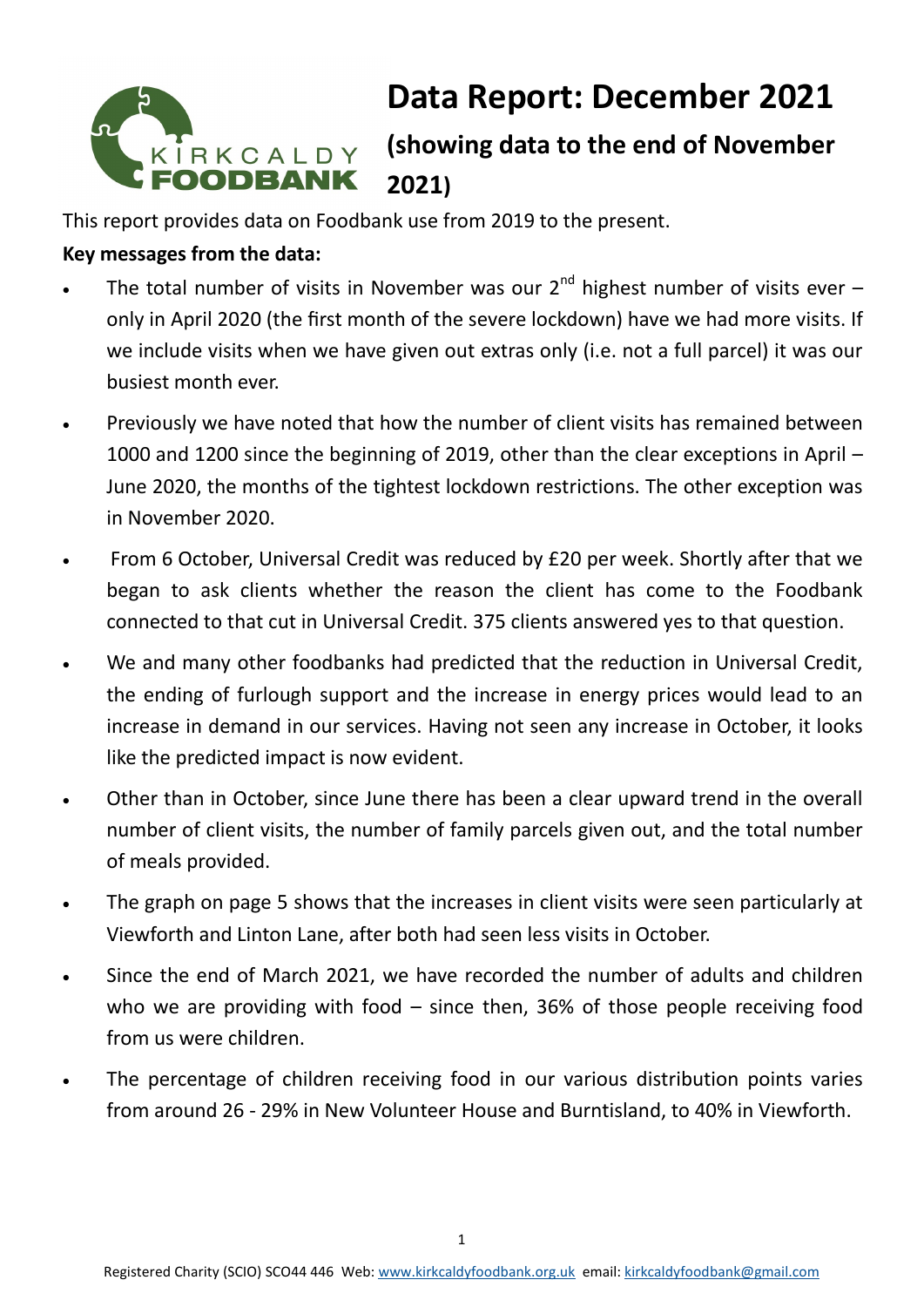*Table and graph showing number of visits in 2019, 2020 and to date in 2021—the table also shows the change from the same month last year as a percentage* 

| u as villy)    |      |      |      |                       |  |  |  |  |  |  |
|----------------|------|------|------|-----------------------|--|--|--|--|--|--|
|                | 2019 | 2020 | 2021 | % change<br>from 2020 |  |  |  |  |  |  |
| January        | 977  | 1053 | 1179 | 12.0%                 |  |  |  |  |  |  |
| February       | 1108 | 999  | 1114 | 11.5%                 |  |  |  |  |  |  |
| <b>March</b>   | 1088 | 1083 | 1153 | 6.5%                  |  |  |  |  |  |  |
| April          | 1102 | 1461 | 1138 | $-22.1%$              |  |  |  |  |  |  |
| May            | 1250 | 1327 | 1095 | $-17.5%$              |  |  |  |  |  |  |
| June           | 1032 | 1355 | 1027 | $-24.2%$              |  |  |  |  |  |  |
| July           | 1147 | 1089 | 1057 | $-2.9%$               |  |  |  |  |  |  |
| August         | 1255 | 1018 | 1129 | 10.9%                 |  |  |  |  |  |  |
| September      | 1099 | 1044 | 1202 | 15.1%                 |  |  |  |  |  |  |
| <b>October</b> | 1222 | 1159 | 1106 | $-4.6%$               |  |  |  |  |  |  |
| November       | 1188 | 1299 | 1370 | 5.5%                  |  |  |  |  |  |  |
| December       | 955  | 1161 |      |                       |  |  |  |  |  |  |

**NUMBER OF VISITS (not including those for extras only)**



### *Graphs and table showing the different parcel sizes given out and the total number of meals provided in 2019—2021 (table and one graph on next page)*

*(NB the total number of meals figure is calculated by multiplying the number of parcels x size of parcel (single, couple or family etc) x 3 days x 3 meals a day. Therefore it is an indicative and not exact figure. As 'Extras only' means that a full parcel was not given on that visit, they have not been taken into account in calculating the total number of meals or people provided with food.)* 

*Graph showing the total number of meals provided* 

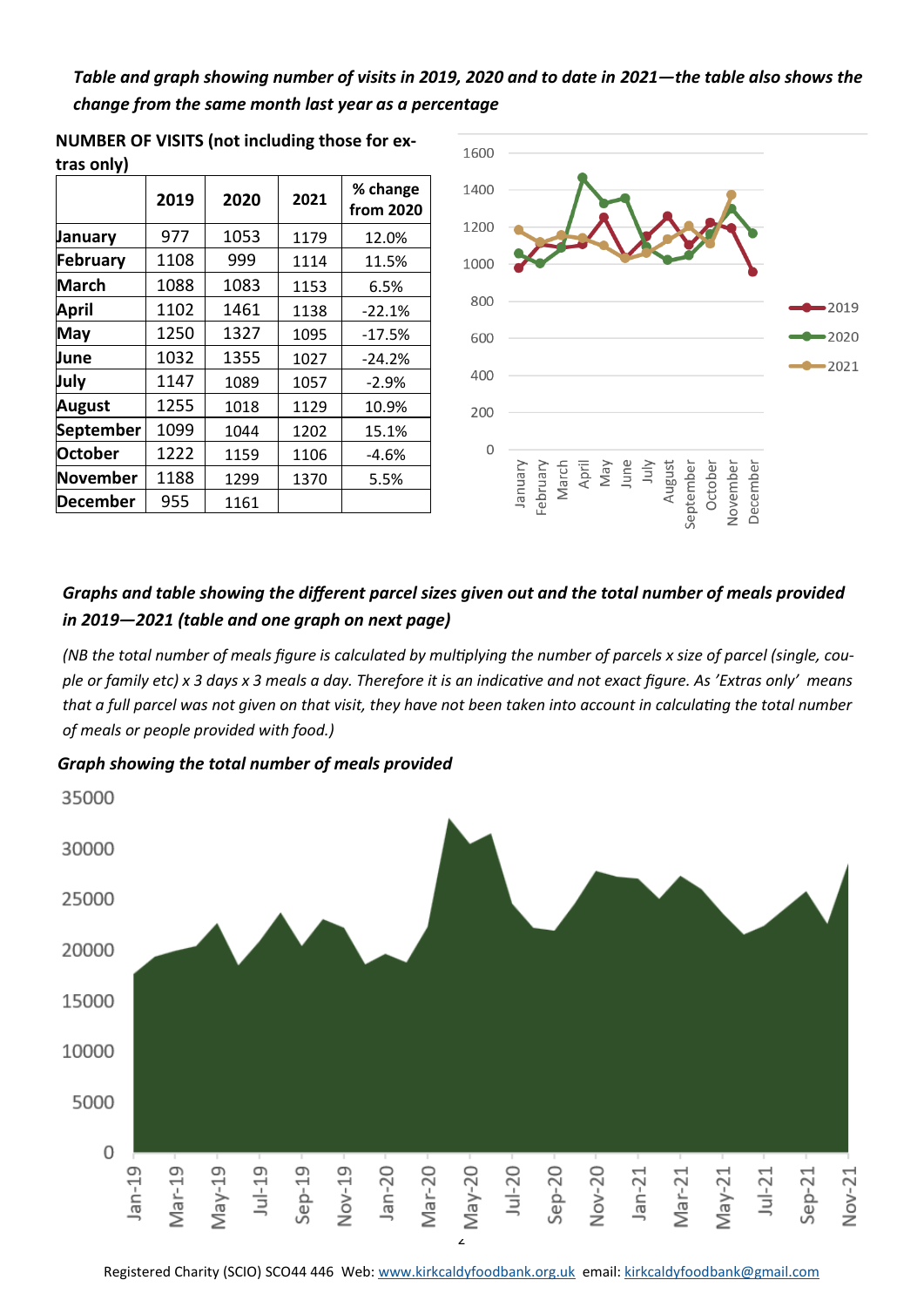## *Table showing the different parcel sizes given out and the total number of meals provided in this and the previous year*

| Pack size     | Single | Couple | Family | Single +<br>Couple | <b>Other (including extras</b><br>only (not included in total ber of meals<br>meals or people)) | Total num-<br>provided | total number of<br>people provided<br>with food | %age change from previ-<br>ous year in number of<br>meals provided |  |  |
|---------------|--------|--------|--------|--------------------|-------------------------------------------------------------------------------------------------|------------------------|-------------------------------------------------|--------------------------------------------------------------------|--|--|
| Jan-20        | 486    | 251    | 289    | 13                 | 14                                                                                              | 19647                  | 2183                                            | 11.2%                                                              |  |  |
| Feb-20        | 449    | 258    | 268    | 18                 | 6                                                                                               | 18819                  | 2091                                            | $-2.8%$                                                            |  |  |
| <b>Mar-20</b> | 437    | 247    | 384    | 4                  | 11                                                                                              | 22311                  | 2479                                            | 11.8%                                                              |  |  |
| Apr-20        | 442    | 403    | 585    | 29                 | 2                                                                                               | 33075                  | 3675                                            | 62.4%                                                              |  |  |
| $May-20$      | 420    | 322    | 570    | 15                 | 0                                                                                               | 30501                  | 3389                                            | 34.5%                                                              |  |  |
| <b>Jun-20</b> | 427    | 312    | 602    | 14                 | 0                                                                                               | 31509                  | 3501                                            | 70.3%                                                              |  |  |
| Jul-20        | 365    | 260    | 456    | 8                  | 0                                                                                               | 24597                  | 2733                                            | 18.0%                                                              |  |  |
| Aug-20        | 361    | 257    | 395    | 5                  | 0                                                                                               | 22230<br>2470          |                                                 | $-6.2%$                                                            |  |  |
| Sep-20        | 394    | 273    | 365    | 12                 | 0                                                                                               | 21924                  | 2436                                            | 7.5%                                                               |  |  |
| <b>Oct-20</b> | 452    | 272    | 429    | 6                  | 0                                                                                               | 24570                  | 2730                                            | 6.3%                                                               |  |  |
| <b>Nov-20</b> | 460    | 280    | 512    | 9                  | 38                                                                                              | 27855                  | 3095                                            | 25.3%                                                              |  |  |
| <b>Dec-20</b> | 353    | 275    | 530    | 3                  | 47                                                                                              | 27288                  | 3173                                            | 46.8%                                                              |  |  |
| Jan-21        | 378    | 285    | 512    | 4                  | 46                                                                                              | 27072                  | 3008                                            | 37.8%                                                              |  |  |
| Feb-21        | 399    | 231    | 478    | 6                  | 44                                                                                              | 25119                  | 2791                                            | 33.5%                                                              |  |  |
| <b>Mar-21</b> | 360    | 245    | 546    | $\overline{2}$     | 54                                                                                              | 27360                  | 3040                                            | 22.6%                                                              |  |  |
| Apr-21        | 383    | 255    | 496    | 4                  | 56                                                                                              | 26001                  | 2889                                            | $-21.4%$                                                           |  |  |
| <b>May-21</b> | 420    | 245    | 425    | 5                  | 63                                                                                              | 23625                  | 2625                                            | $-22.5%$                                                           |  |  |
| Jun-21        | 389    | 271    | 365    | $\overline{2}$     | 78                                                                                              | 21573                  | 2397                                            | $-31.5%$                                                           |  |  |
| Jul-21        | 419    | 240    | 398    | $\mathbf 0$        | 106                                                                                             | 22419                  | 2491                                            | $-8.9%$                                                            |  |  |
| <b>Aug-21</b> | 425    | 281    | 421    | $\overline{2}$     | 130                                                                                             | 24093                  | 2677                                            | 8.4%                                                               |  |  |
| Sep-21        | 459    | 277    | 463    | 3                  | 129                                                                                             | 25866                  | 2874                                            | 18.0%                                                              |  |  |
| Oct-21        | 463    | 263    | 378    | $\overline{2}$     | 94                                                                                              | 22563                  | 2507                                            | $-8.2%$                                                            |  |  |
| <b>Nov-21</b> | 554    | 319    | 496    | $\mathbf{1}$       | 116                                                                                             | 28611                  | 3179                                            | 2.7%                                                               |  |  |

#### *Graph showing the different parcel sizes given out: 2019—2021*



Registered Charity (SCIO) SCO44 446 Web: [www.kirkcaldyfoodbank.org.uk](http://www.kirkcaldyfoodbank.org.uk) email: [kirkcaldyfoodbank@gmail.com](mailto:mailtokirkcaldyfoodbank@gmail.com)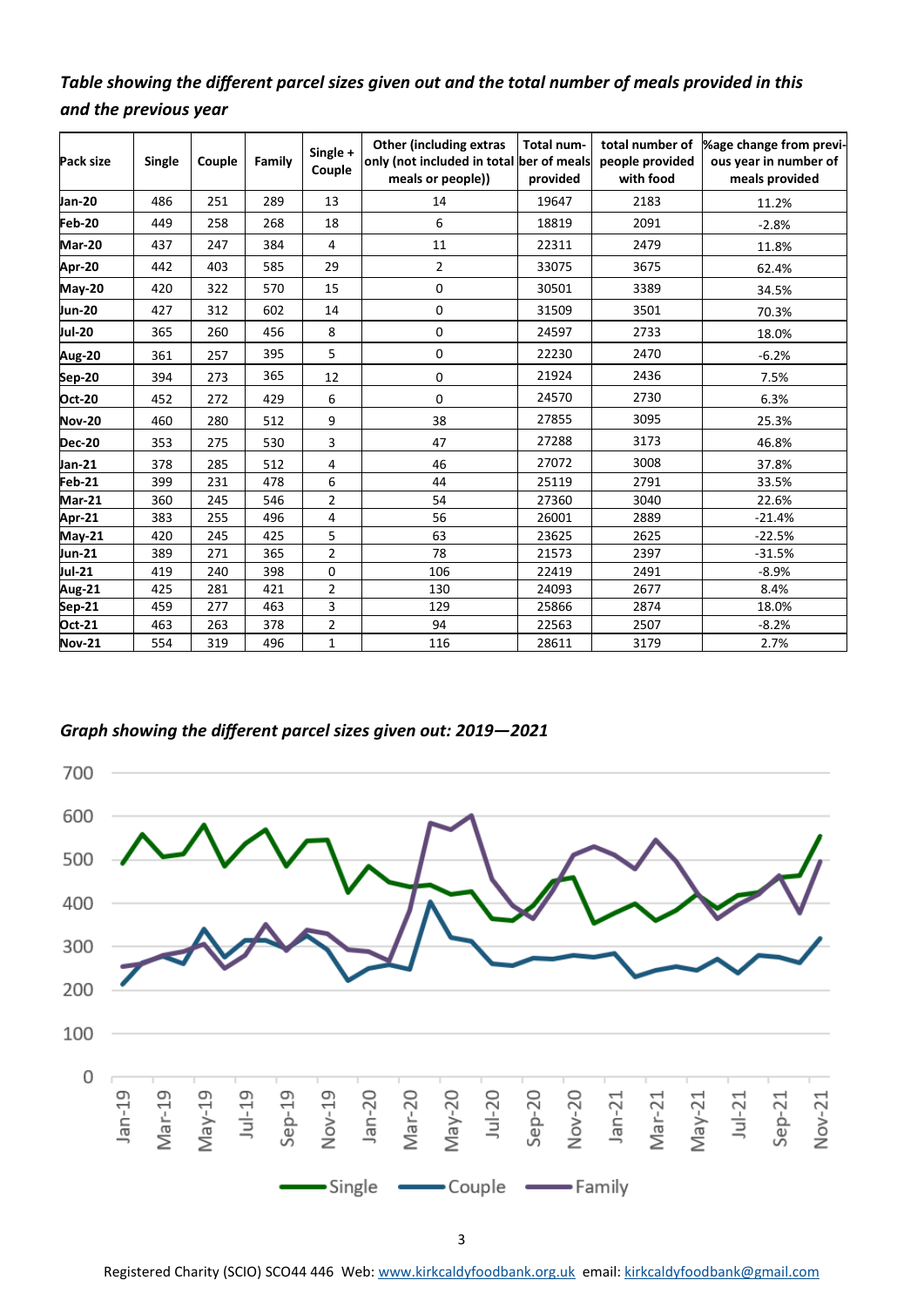**Tables showing the total number of adults and children provided with food and the numbers at each distribution points (since April 2021, we have been recording the number of adults and children that we are providing with food)**

**NB: as the adults and children may be provided with food more than once in the month, this is not a count of the total number of individual adults and children we have helped.** 

|                  | <b>ADULTS</b>                      | <b>CHILDREN</b> | <b>%AGE CHILDREN</b> |
|------------------|------------------------------------|-----------------|----------------------|
| Apr-21           | 1946                               | 1283            | 39.7%                |
| $May-21$         | 1858                               | 1094            | 37.1%                |
| <b>Jun-21</b>    | 1743                               | 959             | 35.5%                |
| <b>Jul-21</b>    | 1782                               | 977             | 35.4%                |
| <b>Aug-21</b>    | 1919                               | 1082            | 36.1%                |
| $Sep-21$<br>2053 |                                    | 1250            | 37.8%                |
| <b>Oct-21</b>    | 1830                               | 937             | 33.9%                |
| <b>Nov-21</b>    | 2265                               | 1256            | 35.7%                |
|                  | <b>OVERALL PERCENTAGE CHILDREN</b> | 36.4%           |                      |

|                              |     |    |                       |                       |    | <b>Link Living</b> |        |    |          | <b>New Volunteer</b> |        |          |         |    |          |                  |     |          |
|------------------------------|-----|----|-----------------------|-----------------------|----|--------------------|--------|----|----------|----------------------|--------|----------|---------|----|----------|------------------|-----|----------|
|                              |     |    | <b>SA Burntisland</b> | <b>Enlightenments</b> |    |                    |        |    |          | <b>Linton Lane</b>   |        |          | House   |    |          | <b>Viewforth</b> |     |          |
|                              |     |    | %age                  |                       |    | %age               |        |    | %age     |                      |        | %age     |         |    | %age     |                  |     | %age     |
|                              | A   | C  | children              | A                     |    | <b>children</b>    | A      |    | children | A                    | C.     | children | A       |    | children | A                | C   | children |
| <b>Apr-21</b>                | 205 | 84 | 29.1%                 | 1                     | 2  | 66.7%              | 123 51 |    | 29.3%    | 579357               |        | 38.1%    | 221     | 89 | 28.7%    | 817              | 700 | 46.1%    |
| $May-21$                     | 164 | 60 | 26.8%                 | 8                     | 14 | 63.6%              | 38     | 14 | 26.9%    |                      | 610346 | 36.2%    | 306     | 99 | 24.4%    | 7321             | 561 | 43.4%    |
| <b>Jun-21</b>                | 202 | 71 | 26.0%                 | 16                    | 8  | 33.3%              | 47     | 23 | 32.9%    |                      | 568335 | 37.1%    | 268     | 84 | 23.9%    | 642              | 438 | 40.6%    |
| <b>Jul-21</b>                | 134 | 47 | 26.0%                 | 13                    | 4  | 23.5%              | 42     | 16 | 27.6%    |                      | 648350 | 35.1%    | 283 126 |    | 30.8%    | 662              | 434 | 39.6%    |
| <b>Aug-21</b>                | 136 | 43 | 24.0%                 | 6                     | 5  | 45.5%              | 42     | 24 | 36.4%    |                      | 706425 | 37.6%    | 233     | 71 | 23.4%    | 796              | 514 | 39.2%    |
| $Sep-21$                     | 155 | 96 | 38.2%                 | 11                    | 4  | 26.7%              | 39     | 22 | 36.1%    |                      | 717456 | 38.9%    | 256     | 88 | 25.6%    | 875              | 584 | 40.0%    |
| <b>Oct-21</b>                | 182 | 74 | 28.9%                 | 24                    | 4  | 14.3%              | 23     | 19 | 45.2%    |                      | 579335 | 36.7%    | 263     | 87 | 24.9%    | 759l             | 418 | 35.5%    |
| <b>Nov-21</b>                | 211 | 96 | 31.3%                 | 25                    | 8  | 24.2%              | 34     | 27 | 44.3%    |                      | 720434 | 37.6%    | 287     | 92 | 24.3%    | 988              | 599 | 37.7%    |
| <b>OVERALL %AGE CHILDREN</b> |     |    | 28.8%                 |                       |    | 37.2%              |        |    | 34.8%    |                      |        | 37.2%    |         |    | 25.7%    |                  |     | 40.3%    |

#### **Universal Credit**

Since the cut in Universal Credit in October 2021, we have been asking clients whether the reason they have come to the Foodbank is connected to the cut. Since we started recording this, 376 individual clients have answered "yes" to this question.

NB: We only record the client's answer if they consent to us doing so.